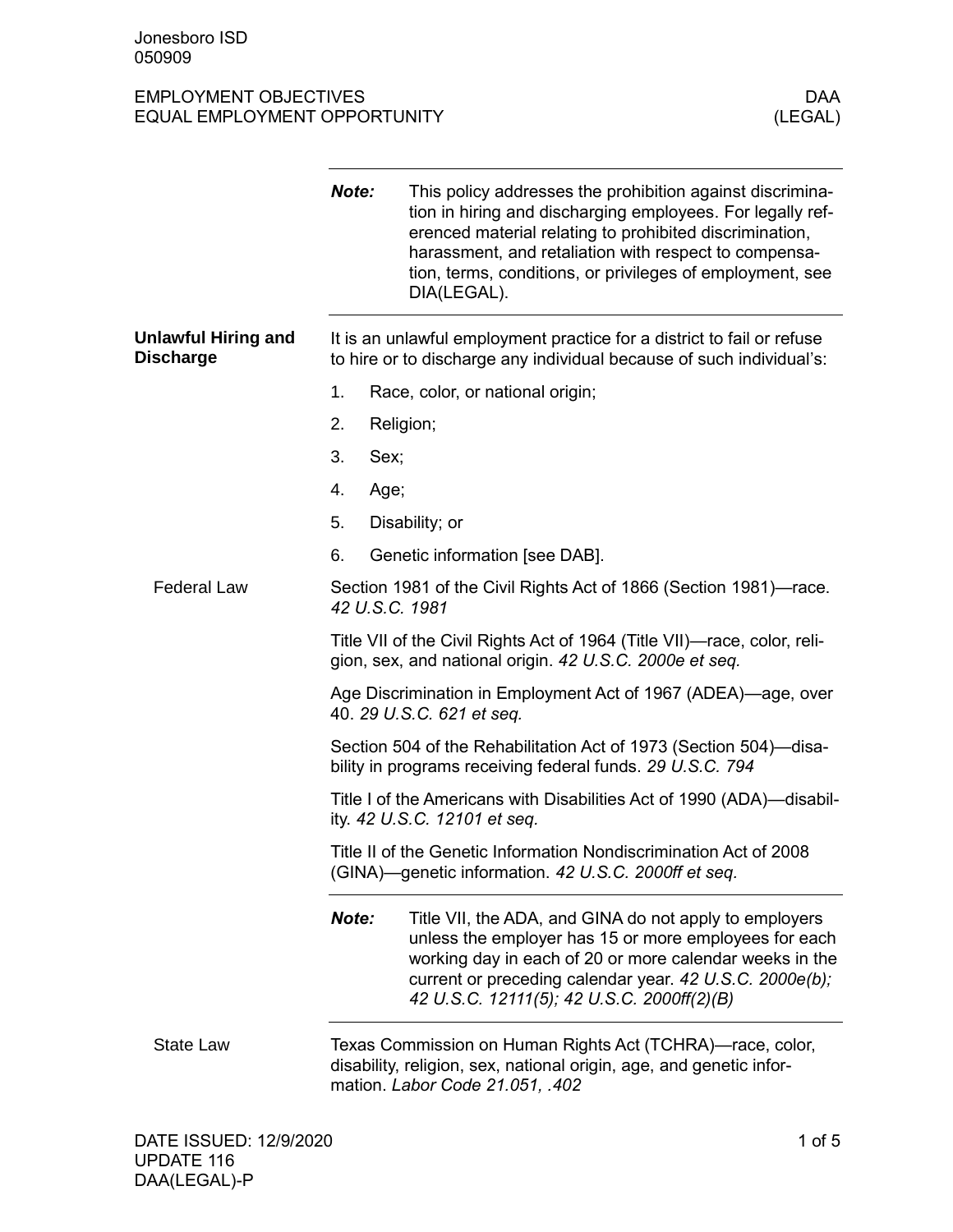| <b>EMPLOYMENT OBJECTIVES</b> | DAA     |
|------------------------------|---------|
| EQUAL EMPLOYMENT OPPORTUNITY | (LEGAL) |

|                                                                    | State policy on employment of persons with disabilities. Human<br>Resources Code 121.003(f)                                                                                                                                                                                                                                                                                                                                          |  |  |
|--------------------------------------------------------------------|--------------------------------------------------------------------------------------------------------------------------------------------------------------------------------------------------------------------------------------------------------------------------------------------------------------------------------------------------------------------------------------------------------------------------------------|--|--|
| <b>Discriminatory</b><br><b>Practices</b>                          | Title VII proscribes employment practices that are overtly discrimi-<br>natory (disparate treatment), as well as those that are fair in form<br>but discriminatory in practice (disparate impact). Wards Cove<br>Packing Co. v. Atonio, 490 U.S. 642 (1989)                                                                                                                                                                          |  |  |
| <b>Disparate</b><br>Treatment                                      | Disparate treatment (intentional discrimination) occurs when mem-<br>bers of a protected group have been denied the same employ-<br>ment, promotion, membership, or other employment opportunities<br>as have been available to other employees or applicants. 29 C.F.R.<br>1607.11                                                                                                                                                  |  |  |
| Disparate Impact                                                   | Disparate impact occurs when an employer uses a particular em-<br>ployment practice that causes a disparate (disproportionate) im-<br>pact on a protected group and the employer fails to demonstrate<br>that the challenged practice is job-related and consistent with busi-<br>ness necessity. 42 U.S.C. 2000e-2(k)(1)(A); Labor Code 21.115,<br>.122                                                                             |  |  |
| <b>Limited Exception-</b><br><b>Bona Fide Job</b><br>Qualification | A district may take employment actions based on religion, sex, na-<br>tional origin, or age in those certain instances where religion, sex,<br>national origin, or age is a bona fide occupational qualification. 42<br>U.S.C. 2000e-2(e); 29 U.S.C. 623(f); Labor Code 21.119                                                                                                                                                       |  |  |
| <b>Prohibition on</b><br><b>Retaliation</b>                        | A district may not discriminate against any employee or applicant<br>for employment because the employee or applicant has opposed<br>any unlawful, discriminatory employment practices or participated<br>in the investigation of any complaint related to an unlawful, discrim-<br>inatory employment practice. 29 U.S.C. 623(d) (ADEA); 42 U.S.C.<br>2000e-3(a) (Title VII); 42 U.S.C. 12203 (ADA); Labor Code 21.055<br>[See DIA] |  |  |
| <b>Notices</b>                                                     | A district shall post in conspicuous places upon its premises a no-<br>tice setting forth the information the Equal Employment Opportunity<br>Commission deems appropriate to effectuate the purposes of the<br>anti-discrimination laws. 29 U.S.C. 627; 42 U.S.C. 2000e-10                                                                                                                                                          |  |  |
| Section 504 Notice                                                 | A district that employs 15 or more persons shall take appropriate<br>steps to notify applicants and employees, including those with im-<br>paired vision or hearing, that it does not discriminate on the basis<br>of disability.                                                                                                                                                                                                    |  |  |
|                                                                    | The notice shall state:                                                                                                                                                                                                                                                                                                                                                                                                              |  |  |
|                                                                    | 1.<br>That the district does not discriminate in employment in its<br>programs and activities; and                                                                                                                                                                                                                                                                                                                                   |  |  |
|                                                                    | The identity of the district's 504 coordinator.<br>2.                                                                                                                                                                                                                                                                                                                                                                                |  |  |
|                                                                    |                                                                                                                                                                                                                                                                                                                                                                                                                                      |  |  |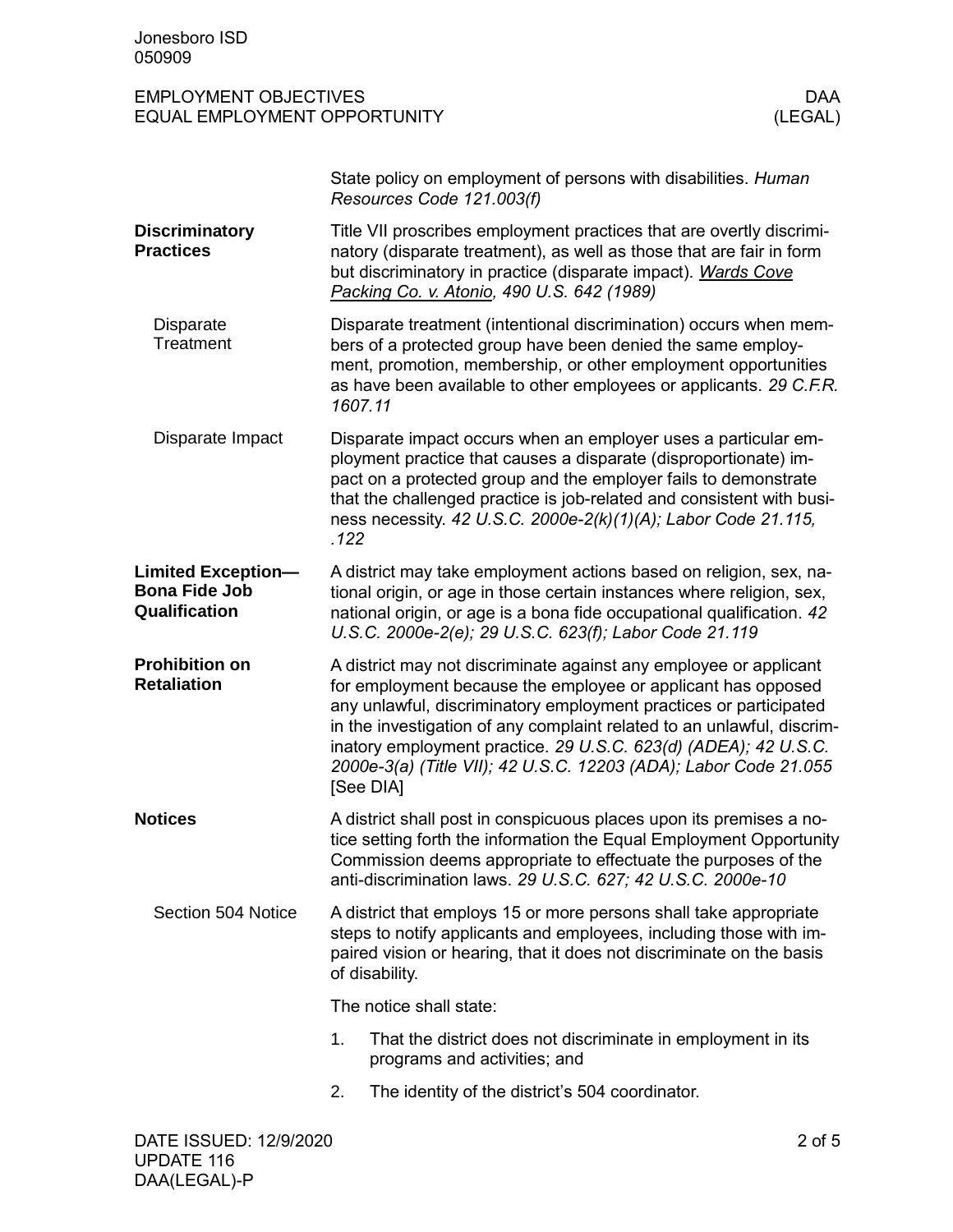## EMPLOYMENT OBJECTIVES DAA EQUAL EMPLOYMENT OPPORTUNITY

|                                                       | Methods of notification may include:                                                                                                                                                                                                                                                                                                                                                                                                                                                                             |                                                                                                                                                                                                                                                                                                                                                                                                                                                 |  |
|-------------------------------------------------------|------------------------------------------------------------------------------------------------------------------------------------------------------------------------------------------------------------------------------------------------------------------------------------------------------------------------------------------------------------------------------------------------------------------------------------------------------------------------------------------------------------------|-------------------------------------------------------------------------------------------------------------------------------------------------------------------------------------------------------------------------------------------------------------------------------------------------------------------------------------------------------------------------------------------------------------------------------------------------|--|
|                                                       | 1.                                                                                                                                                                                                                                                                                                                                                                                                                                                                                                               | Posting of notices;                                                                                                                                                                                                                                                                                                                                                                                                                             |  |
|                                                       | 2.                                                                                                                                                                                                                                                                                                                                                                                                                                                                                                               | Publication in newspapers and magazines;                                                                                                                                                                                                                                                                                                                                                                                                        |  |
|                                                       | 3.                                                                                                                                                                                                                                                                                                                                                                                                                                                                                                               | Placing notices in district publications; and                                                                                                                                                                                                                                                                                                                                                                                                   |  |
|                                                       | 4.                                                                                                                                                                                                                                                                                                                                                                                                                                                                                                               | Distributing memoranda or other written communications.                                                                                                                                                                                                                                                                                                                                                                                         |  |
|                                                       |                                                                                                                                                                                                                                                                                                                                                                                                                                                                                                                  | If a district publishes or uses recruitment materials containing gen-<br>eral information that it makes available to applicants or employees,<br>it shall include in those materials a statement of its nondiscrimina-<br>tion policy.                                                                                                                                                                                                          |  |
|                                                       |                                                                                                                                                                                                                                                                                                                                                                                                                                                                                                                  | 34 C.F.R. 104.8                                                                                                                                                                                                                                                                                                                                                                                                                                 |  |
| Employment<br>Postings                                | A district shall not print or publish any notice or advertisement relat-<br>ing to district employment that indicates any preference, limitation,<br>specification, or discrimination based on race, color, religion, sex,<br>disability, or national origin, unless the characteristic is a bona fide<br>occupational qualification. 42 U.S.C. 2000e-3(b); Labor Code<br>21.059                                                                                                                                 |                                                                                                                                                                                                                                                                                                                                                                                                                                                 |  |
| <b>Religious</b><br><b>Discrimination</b>             | The prohibition against discrimination on the basis of religion in-<br>cludes all aspects of religious observances and practice, as well as<br>religious belief, unless a district demonstrates that it is unable to<br>reasonably accommodate an employee's or prospective em-<br>ployee's religious observance or practice without undue hardship<br>to the district's business. "Undue hardship" means more than a de<br>minimus (minimal) cost. 42 U.S.C. 2000e(j); 29 C.F.R. 1605.2; La-<br>bor Code 21.108 |                                                                                                                                                                                                                                                                                                                                                                                                                                                 |  |
| Unlawful Inquiry into<br><b>Religious Affiliation</b> | 22.901                                                                                                                                                                                                                                                                                                                                                                                                                                                                                                           | A person employed or maintained to obtain or aid in obtaining posi-<br>tions for public school employees may not directly or indirectly ask<br>about, orally or in writing, the religion or religious affiliation of any-<br>one applying for employment in a public school of this state. A vio-<br>lation of this provision is a Class B misdemeanor. A person who vi-<br>olates this provision is subject to civil penalties. Education Code |  |
| <b>Sex Discrimination</b>                             |                                                                                                                                                                                                                                                                                                                                                                                                                                                                                                                  | The prohibition against discrimination because of sex includes dis-                                                                                                                                                                                                                                                                                                                                                                             |  |
| Pregnancy                                             |                                                                                                                                                                                                                                                                                                                                                                                                                                                                                                                  | crimination on the basis of pregnancy, childbirth, or related medical<br>conditions. A district shall treat women affected by pregnancy,<br>childbirth, or related medical conditions the same as other employ-<br>ees for all employment-related purposes, including receipt of bene-<br>fits under fringe benefit programs. 42 U.S.C. 2000e(k); 29 C.F.R.<br>1604.10; Labor Code 21.106                                                       |  |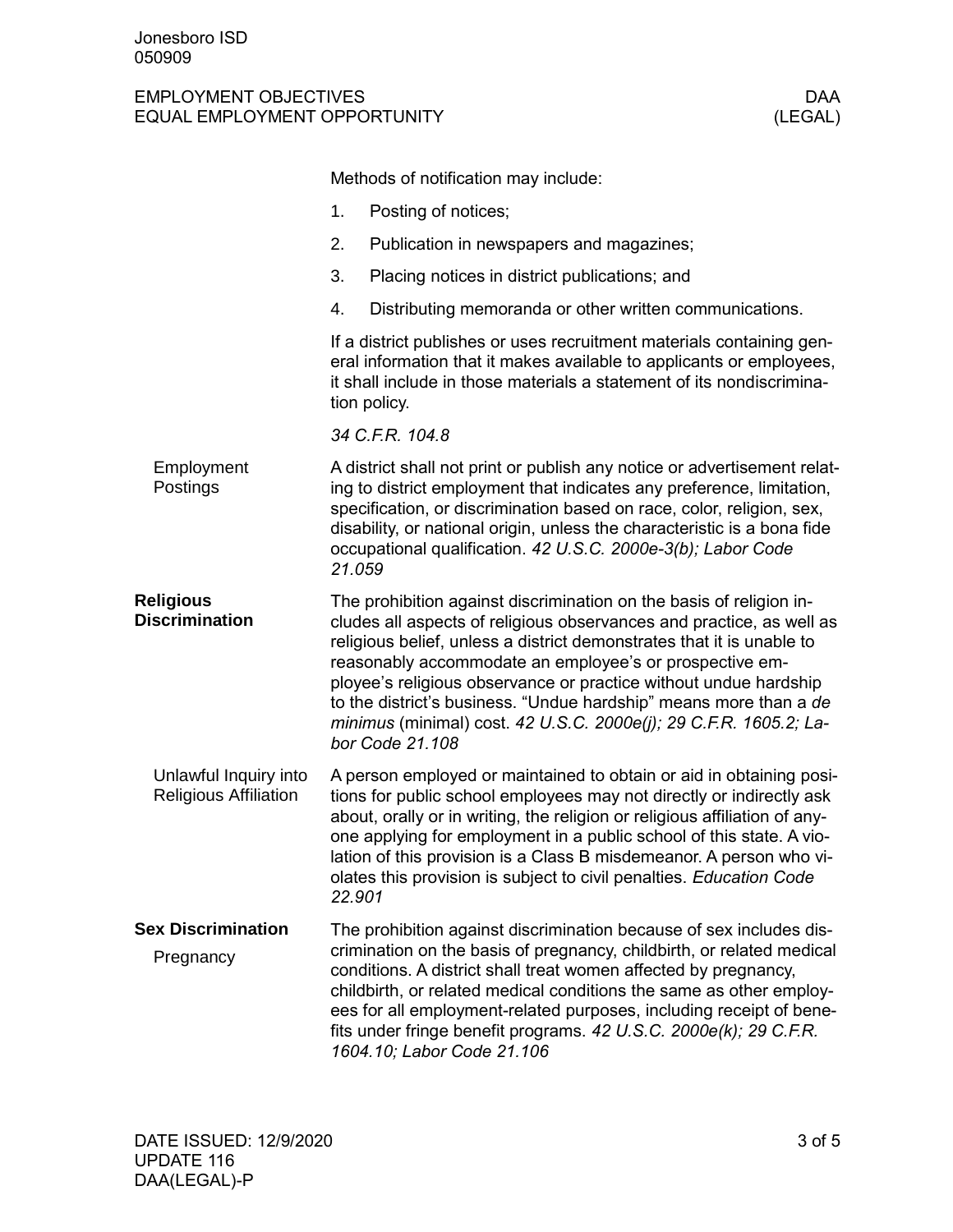## EMPLOYMENT OBJECTIVES DAA EQUAL EMPLOYMENT OPPORTUNITY

| Gay and<br>Transgender                              | The prohibition against discrimination because of sex includes dis-<br>crimination on the basis of an individual being gay or transgender.<br>Bostock v. Clayton County, Georgia, 17-1618, 2020 WL 3146686,<br>(U.S. June 15, 2020)                                                                                                                                                                                                   |
|-----------------------------------------------------|---------------------------------------------------------------------------------------------------------------------------------------------------------------------------------------------------------------------------------------------------------------------------------------------------------------------------------------------------------------------------------------------------------------------------------------|
| <b>Gender Stereotypes</b>                           | A district may not evaluate employees by assuming or insisting that<br>they match the stereotype associated with their group. Price Water-<br>house v. Hopkins, 490 U.S. 228 (1989)                                                                                                                                                                                                                                                   |
| <b>Age Discrimination</b>                           | The prohibition against discrimination on the basis of age applies<br>only to discrimination against an individual 40 years of age or older.<br>29 U.S.C. 631; Labor Code 21.101                                                                                                                                                                                                                                                      |
| <b>Bona Fide</b><br><b>Employee Benefit</b><br>Plan | A district may take an employment action on the basis of age pur-<br>suant to a bona fide seniority system or a bona fide employee ben-<br>efit plan. However, a bona fide employee benefit plan shall not ex-<br>cuse the failure to hire any individual and no such benefit plan shall<br>require or permit the involuntary retirement of any individual be-<br>cause of age. 29 U.S.C. 623(f); Labor Code 21.102                   |
| <b>Disability</b><br><b>Discrimination</b>          | A district may not discriminate against a qualified individual on the<br>basis of disability in job application procedures, hiring, advance-<br>ment, or discharge of employees, compensation, job training, and<br>other terms, conditions, and privileges of employment. 42 U.S.C.<br>12112(a); 29 C.F.R. 1630.4(b); Labor Code 21.051                                                                                              |
|                                                     | In addition, each district that receives assistance under the Individ-<br>uals with Disabilities Education Act (IDEA) must make positive ef-<br>forts to employ, and advance in employment, qualified individuals<br>with disabilities in programs assisted by the IDEA. 34 C.F.R.<br>300.177(b)                                                                                                                                      |
|                                                     | [See DIA]                                                                                                                                                                                                                                                                                                                                                                                                                             |
| <b>Other Forms of</b><br><b>Discrimination</b>      | A district shall not deny initial employment, reemployment, reten-<br>tion in employment, promotion, or any benefit of employment on                                                                                                                                                                                                                                                                                                  |
| <b>Military Service</b>                             | the basis of membership in a uniformed service, performance in a<br>uniformed service, application for uniformed service, or obligation<br>to a uniformed service. A district shall not take adverse employ-<br>ment action or discriminate against any person who takes action to<br>enforce protections afforded by the Uniformed Services Employ-<br>ment and Re-employment Rights Act (USERRA). 38 U.S.C. 4311<br>[See also DECB] |
| Bankruptcy<br><b>Discrimination</b>                 | A district may not deny employment to, terminate the employment<br>of, or discriminate with respect to employment against, a person<br>that is or has been a debtor under federal bankruptcy laws, solely<br>because the bankrupt or debtor is or has been a debtor under fed-<br>eral bankruptcy laws; was insolvent before the commencement of<br>a bankruptcy case or during the case but before the debtor was                    |